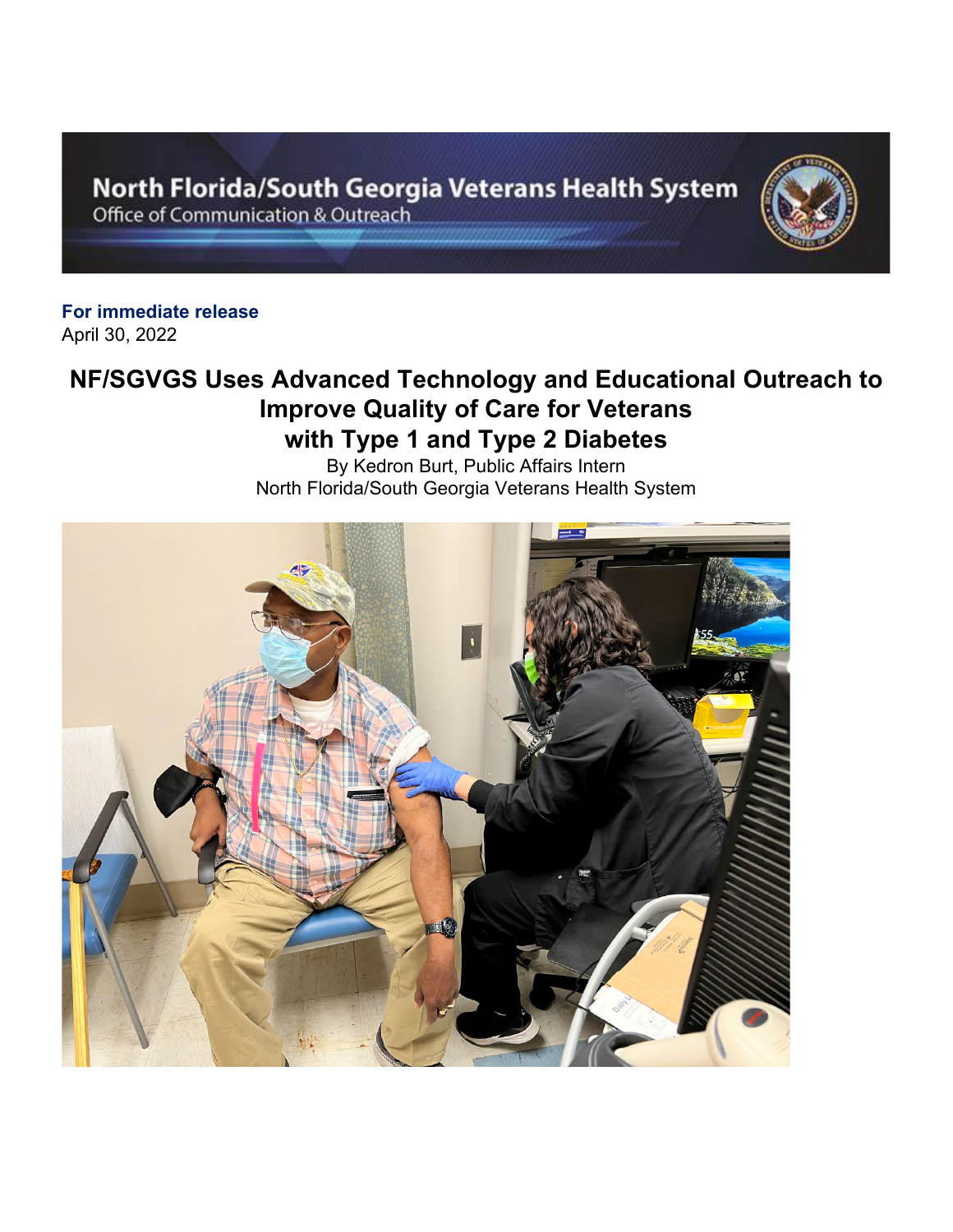## *U.S. Army Veteran Waldence Cohen gets his blood sugar levels checked through a continuous glucose monitor at the Malcom Randall VA Medical Center in Gainesville, Fla.*

U.S. Army Veteran Waldence Cohen was diagnosed with diabetes in 2018. To help better track his blood sugar levels, he recently had a continuous glucose monitor (GCM) placed in his left arm.

"I started coming to the VA for diabetic care a few years ago," Cohen said. "The doctors here have been good to me and helped me get my numbers under control."

CGM automatically tracks blood glucose levels (blood sugar) on a 24/7 basis. Tracking blood sugar levels continuously helps patients with type 1 and type 2 diabetes prevent diabetes complications. According to the [CDC,](https://gcc02.safelinks.protection.outlook.com/?url=https%3A%2F%2Fwww.cdc.gov%2Fdiabetes%2Fmanaging%2Fmanaging-blood-sugar%2Fbloodglucosemonitoring.html&data=05%7C01%7C%7Cb7a1d32a8e654ef0024808da285dd3e5%7Ce95f1b23abaf45ee821db7ab251ab3bf%7C0%7C0%7C637866680700678584%7CUnknown%7CTWFpbGZsb3d8eyJWIjoiMC4wLjAwMDAiLCJQIjoiV2luMzIiLCJBTiI6Ik1haWwiLCJXVCI6Mn0%3D%7C3000%7C%7C%7C&sdata=k2Yi0IwJ%2Br0eg2OMADb1qvUcjvbiX9seTESlt11IdfE%3D&reserved=0) these complications include heart attack, stroke, kidney disease and blindness.

"Using advanced diabetes technology, VA faculty members have found fewer low blood sugar levels in Veterans with diabetes," said Dr. Ghayee, Chief of Endocrinology at the North Florida/South Georgia Veterans Health System (NF/SGVHS). "Both cases of high and low blood sugar can be lifethreatening for diabetic patients."

According to the [National Institute of Diabetes and Digestive and Kidney Diseases \(NIDDK\),](https://gcc02.safelinks.protection.outlook.com/?url=https%3A%2F%2Fwww.niddk.nih.gov%2Fhealth-information%2Fdiabetes%2Foverview%2Fmanaging-diabetes%2Fcontinuous-glucose-monitoring%23%3A%7E%3Atext%3DA%2520CGM%2520works%2520through%2520a%2Cthe%2520information%2520to%2520a%2520monitor.&data=05%7C01%7C%7Cb7a1d32a8e654ef0024808da285dd3e5%7Ce95f1b23abaf45ee821db7ab251ab3bf%7C0%7C0%7C637866680700678584%7CUnknown%7CTWFpbGZsb3d8eyJWIjoiMC4wLjAwMDAiLCJQIjoiV2luMzIiLCJBTiI6Ik1haWwiLCJXVCI6Mn0%3D%7C3000%7C%7C%7C&sdata=pmhHhrK7KRyWBfm%2FhDY1qcHu%2BJo%2FQA99q9nDydwC5eg%3D&reserved=0) CGM works through a tiny sensor inserted under the skin, usually on the arm or abdominal area. The sensor measures the interstitial glucose level, the glucose found between cells. The sensor sends information wirelessly to the patients' smartphone or tablet. If the CGM is placed with an insulin pump, the data tracked by the CGM can help determine how much insulin to administer.

In addition, "Since 2018, many of our patients have also benefited from the development of an artificial pancreas system," said Dr. Julio Leey, Director of the Diabetes Clinic at the Malcom Randall VA Medical Center. "This is an insulin infusion pump plus a glucose sensor (CGM) that results in the automatic adjustment of insulin to improve glucose control."

To increase Veteran access to quality diabetic care, the Office of Rural Health has provided the funding necessary to implement these continuous glucose monitoring programs in VA Community Based Outpatient Clinics (CBOCs).

"The VA has a unique advantage because every clinic is staffed with a pharmacist and a dietician who are both certified diabetes educators," said Dr. Leey. "We are using advanced technology and educational outreach to improve the quality of care for Veterans both at the specialized clinics and the local level."

The diabetic clinic at the Malcom Randall VA Medical Center is multifaceted. Its clinicians focus not only on diabetic care but also on its patients' nutritional needs, physical health, and mental wellbeing. In the future, the clinic will be taking a closer look at the effects of depression on diabetic care and management.